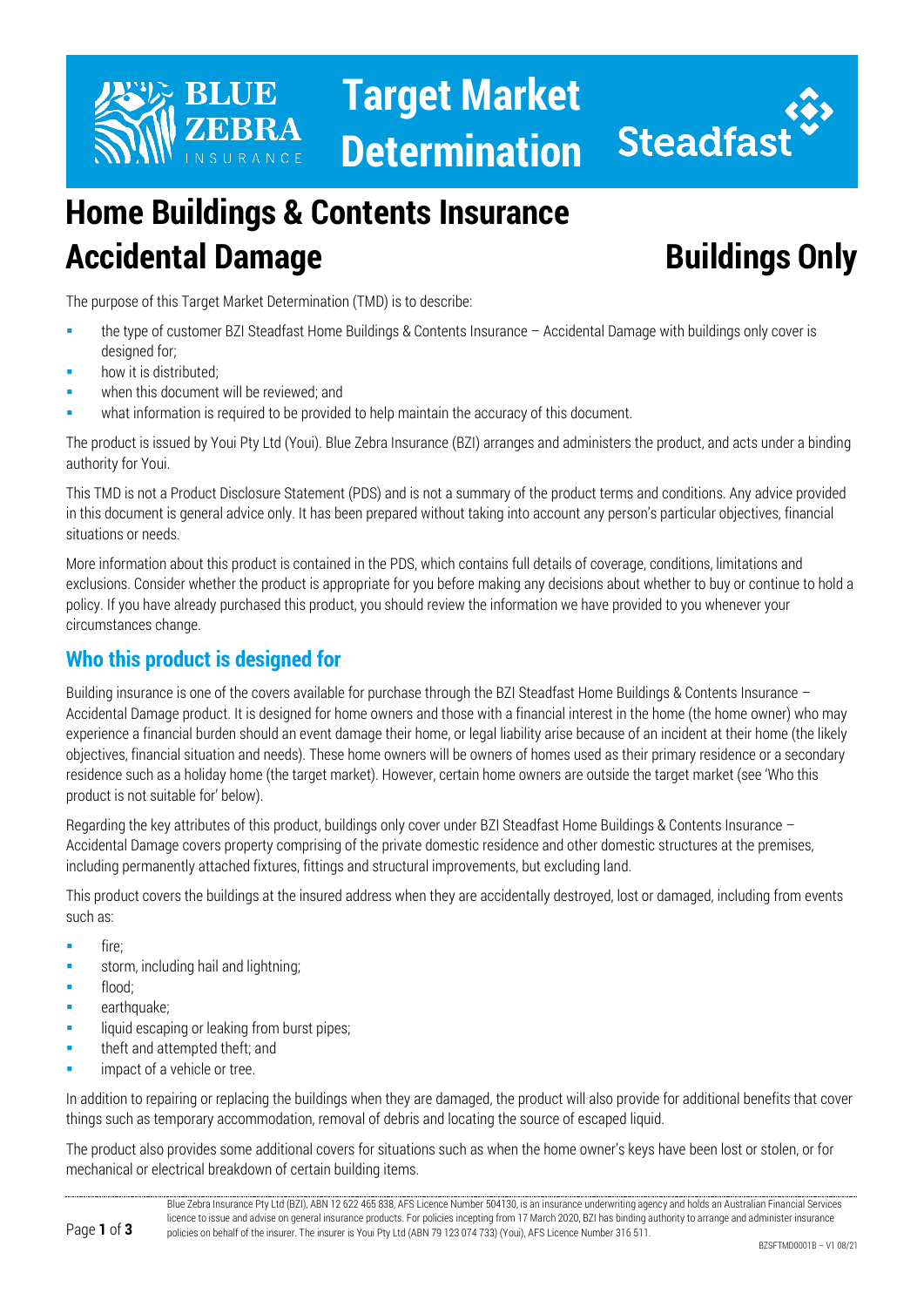



Another key attribute of buildings only cover under the BZI Steadfast Home Buildings & Contents Insurance – Accidental Damage product is cover for legal liability. This provides protection to the home owner if they become liable to pay for the death of or injury to unrelated people, or damage to their property, for incidents at the home. For example, a visitor to the home trips on a rough surface, breaking their arm and holds the home owner liable for their loss of income and some out of pocket expenses while they recover.

All the above key attributes make BZI Steadfast Home Buildings & Contents Insurance – Accidental Damage with buildings only cover likely to be consistent with the likely objectives, financial situation and needs of the target market because it provides cover for events that may result in significant damage to the customer's home, and provides coverage for the typical types of domestic structures that customers expect to be considered part of the insured property. The product also provides coverage for legal liability arising because of incidents at the home.

#### **Who this product is not suitable for**

This product is not suitable for home owners whose buildings are:

- primarily rented out, on either a long term or short term basis;
- poorly maintained and not in an occupiable, liveable condition;
- part of a strata title;
- used as a hotel, motel or bed and breakfast accommodation.

#### **Distribution conditions**

BZI Steadfast Home Buildings & Contents Insurance – Accidental Damage can only be purchased through a Steadfast broker authorised by BZI. BZI has contractual arrangements with Steadfast brokers (including their Authorised Representatives) who are appropriately licensed to sell their products, and as part of their licensing these brokers have adequate training to provide this product to their customers. BZI has a range of supervision and monitoring procedures, and provides training and support regarding the process to follow for getting quotes for this product and administering the policies once purchased.

When completing a quote, the BZI processes include a number of questions that enable the collection of information that help to determine if the applicant is within the target market for this product, if we will insure them and their buildings, and for what premium and excess. The customer should always answer these questions accurately and check with their intermediary if they are not sure what a question means.

These conditions make it likely that BZI Steadfast Home Buildings & Contents Insurance – Accidental Damage will only be distributed to consumers within the target market for this product because the brokers have knowledge of the policy terms and conditions, and processes are designed to identify instances where a policy is not suitable for the applicant.

#### **Reporting**

BZI (as distributor of this product and Youi's agent) collects information and prepares reports regarding sales activity, performance, claims data and complaints on a quarterly basis (at least) and provides this to Youi.

All brokers who have been authorised by BZI to sell and administer this product must report the following information to BZI, who will incorporate it within their reporting requirements to Youi:

| <b>Reportable information</b>                                                                                                                                                                    | <b>Reported by</b>           | <b>Frequency</b>                                                                                 |
|--------------------------------------------------------------------------------------------------------------------------------------------------------------------------------------------------|------------------------------|--------------------------------------------------------------------------------------------------|
| Complaints data including the number and nature of any                                                                                                                                           | <b>BZI</b>                   | Quarterly (within 10 business days of the end                                                    |
| complaints (where these have not already been raised with BZI)                                                                                                                                   | <b>Brokers</b>               | of quarter)                                                                                      |
| Any occasions where this product has been sold contrary to                                                                                                                                       | <b>BZI</b>                   | As soon as practicable after becoming aware of                                                   |
| the TMD                                                                                                                                                                                          | <b>Brokers</b>               | the matter, and no later than 10 business days                                                   |
| Any feedback, regulatory orders or directions regarding the<br>product or its distribution that are received from<br>a regulator,<br>The General Insurance Code Governance Committee, or<br>AFCA | <b>BZI</b><br><b>Brokers</b> | As soon as practicable after becoming aware of<br>the matter, and no later than 10 business days |

Where necessary, BZI may request additional information from brokers to determine if this product has been sold contrary to the TMD.